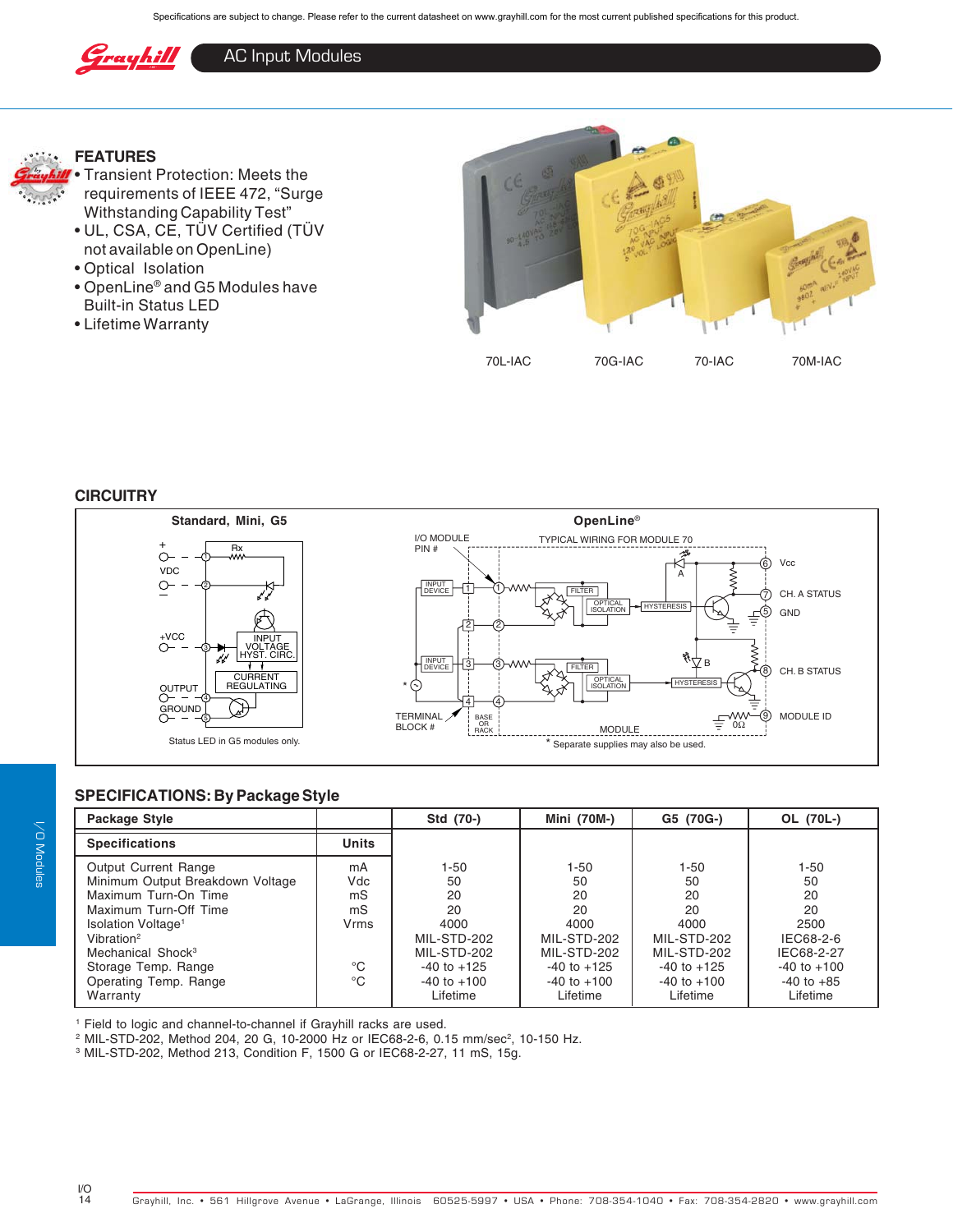AC Input Modules



#### SPECIFICATIONS: By Part Number Standard and Miniature Modules

| Type/Function                                                                                                                       | <b>Gravhill Part Number</b>    |                           |                            |                               |                            |                               |                            |
|-------------------------------------------------------------------------------------------------------------------------------------|--------------------------------|---------------------------|----------------------------|-------------------------------|----------------------------|-------------------------------|----------------------------|
| Miniature                                                                                                                           |                                | 70M-IAC5                  | 70M-IAC5A                  | 70M-IAC15                     | 70M-IAC15A                 | 70M-IAC24                     | 70M-IAC24A                 |
| Standard                                                                                                                            |                                | 70-IAC5                   | 70-IAC5A                   |                               | 70-IAC15A                  | 70-IAC24                      | 70-IAC24A                  |
| Specifications                                                                                                                      | Units                          |                           |                            |                               |                            |                               |                            |
| Nominal Input Voltage<br>Input Voltage Range <sup>1</sup><br>Input Current @ Maximum Input Voltage<br>Nominal Input Resistance (Rx) | Vac<br>Vac/Vdc<br>mA, rms<br>W | 120<br>90-140<br>8<br>22K | 240<br>180-280<br>6<br>60K | 120<br>$90 - 140$<br>8<br>22K | 240<br>180-280<br>6<br>60K | 120<br>$90 - 140$<br>8<br>22K | 240<br>180-280<br>6<br>60K |
| Maximum Pick-Up Voltage (Output Low)<br>Minimum Drop-Out Voltage (Output High)                                                      | Vac<br>Vac                     | 90<br>25                  | 180<br>50                  | 90<br>25                      | 180<br>50                  | 90<br>25                      | 180<br>50                  |
| Nominal Logic Voltage (Vcc)<br>Logic Voltage Range<br>Max. Logic Supply Current @ Nominal Vcc                                       | Vdc<br>Vdc<br>mA               | $3-6$<br>10               | $3-6$<br>10                | 15<br>$8 - 18$<br>10          | 15<br>$8 - 18$<br>10       | 24<br>$15 - 30$<br>10         | 24<br>$15 - 30$<br>10      |

#### G5 Modules

| Type/Function                                                                                                                                                                                                                                                                                                          | <b>Gravhill Part Number</b>                                      |                                                          |                                                            |                                                                |                                                                  |                                                                    |                                                                  |
|------------------------------------------------------------------------------------------------------------------------------------------------------------------------------------------------------------------------------------------------------------------------------------------------------------------------|------------------------------------------------------------------|----------------------------------------------------------|------------------------------------------------------------|----------------------------------------------------------------|------------------------------------------------------------------|--------------------------------------------------------------------|------------------------------------------------------------------|
| G5, Status LED                                                                                                                                                                                                                                                                                                         |                                                                  | 70G-IAC5                                                 | 70G-IAC5A                                                  | 70G-IAC15                                                      | 70G-IAC15A                                                       | 70G-IAC24                                                          | 70G-IAC24A                                                       |
| Specifications                                                                                                                                                                                                                                                                                                         | <b>Units</b>                                                     |                                                          |                                                            |                                                                |                                                                  |                                                                    |                                                                  |
| Nominal Input Voltage<br>Input Voltage Range <sup>1</sup><br>Input Current @ Maximum Input Voltage<br>Nominal Input Resistance (Rx)<br>Maximum Pick-Up Voltage (Output Low)<br>Minimum Drop-Out Voltage (Output High)<br>Nominal Logic Voltage (Vcc)<br>Logic Voltage Range<br>Max. Logic Supply Current @ Nominal Vcc | Vac<br>Vac/Vdc<br>mA, rms<br>W<br>Vac<br>Vac<br>Vdc<br>Vdc<br>mA | 120<br>90-140<br>8<br>22K<br>90<br>25<br>$4.5 - 6$<br>10 | 240<br>180-280<br>6<br>60K<br>180<br>50<br>$4.5 - 6$<br>10 | 120<br>90-140<br>8<br>22K<br>90<br>25<br>15<br>$10 - 18$<br>10 | 240<br>180-280<br>6<br>60K<br>180<br>50<br>15<br>$10 - 18$<br>10 | 120<br>$90 - 140$<br>8<br>22K<br>90<br>25<br>24<br>$17 - 30$<br>10 | 240<br>180-280<br>h<br>60K<br>180<br>50<br>24<br>$17 - 30$<br>10 |

#### OpenLine® Modules

| Type/Function                                                                                                                                                                                                                                                      | <b>Grayhill Part Number</b>                                |                                                             |                                                              |  |
|--------------------------------------------------------------------------------------------------------------------------------------------------------------------------------------------------------------------------------------------------------------------|------------------------------------------------------------|-------------------------------------------------------------|--------------------------------------------------------------|--|
| Dual, Status LED                                                                                                                                                                                                                                                   |                                                            | 70L-IAC                                                     | 70L-IACA                                                     |  |
| Specifications                                                                                                                                                                                                                                                     | Units                                                      |                                                             |                                                              |  |
| Nominal Input Voltage<br>Input Voltage Range <sup>1</sup><br>Input Current @ Max. Input Voltage<br>Nominal Input Resistance (Rx)<br>Max. Pick-Up Voltage (Output Low)<br>Min. Drop-Out Voltage (Output High)<br>Nominal Logic Voltage (Vcc)<br>Logic Voltage Range | Vac<br>Vac/Vdc<br>mA, rms<br>W<br>Vac<br>Vac<br>Vdc<br>Vdc | 120<br>$0 - 140$<br>8<br>22K<br>90<br>25<br>5<br>$4.5 - 28$ | 240<br>$0 - 280$<br>6<br>64K<br>180<br>50<br>5<br>$4.5 - 28$ |  |
| Max. Logic Supply Current @ Nominal Vcc<br>Module ID Resistance to Logic Ground                                                                                                                                                                                    | mA<br>W                                                    | 6/CH<br>0                                                   | 6/CH<br>Ω                                                    |  |

<sup>1</sup> For input voltages in the range of 15-32 Vac, or 35-60 Vac, see DC input Modules with the NP or G suffix.

Available from your local Grayhill Distributor. For prices and discounts, contact a local Sales Office, an authorized local Distributor or Grayhill.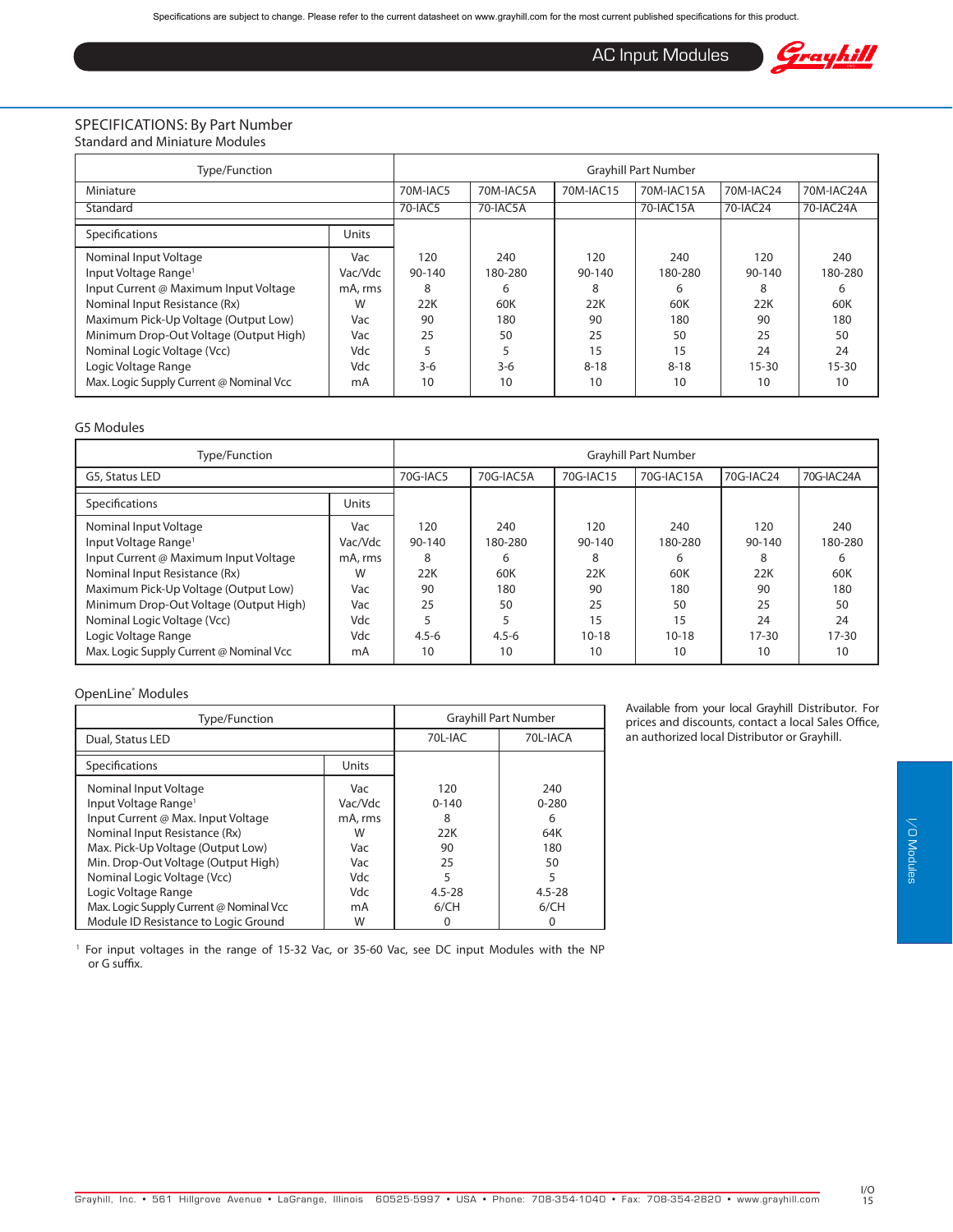

Digital I/O Module Engineering Information

#### **I/O MODULES**

Our line of pluggable input and output modules provide a low cost, versatile method for interconnecting real world analog and digital signals to data acquisition, monitoring, or control systems. All modules provide an optically isolated barrier between sensitive microprocessor or digital logic circuits and field power devices.

In the G5 and OpenLine® packages, analog **and** digital I/O modules are available with the same pin-out. This gives the flexibility of mixing and matching module types on the same mounting rack or base; making them perfect in applications which require interface to a variety of different sensors and loads.

The case color of the single point modules identify their function. The industry standard for single point I/O module case colors is:

Digital AC Output Module = Black Case Digital DC Output Module = Red Case Digital AC Input Module = Yellow Case Digital DC Input Module = White Case

#### **DIGITAL OUTPUT MODULES**

Digital output modules are used to switch AC and DC loads such as solenoids, motors, or lamps from logic signal levels. Their inputs are directly compatible with TTL or CMOS interface circuitry.

AC output modules have zero voltage turn-on of the load to greatly reduce generated EMI and RFI. They are highly immune to electrical transients, and have built-in RC snubber networks for increased capability with inductive loads.

DC output modules can operate DC loads over a wide voltage range and have built-in voltage spike protection.

#### **DIGITAL INPUT MODULES**

Digital input modules are used to monitor the status of a load or a sensor (such as a limit switch, pressure switch, or temperature switch). The output of these modules is a logic level signal which corresponds to the status of the device being monitored. A high level output signal indicates the load is off (the switch is open). A low level output signal indicates the load is on (the switch is closed). Input modules are designed to give fast, clean switching by providing filtering and hysteresis.

Input and output modules are compatible in that the output of one can drive the input of the other.

### **UL, CSA AND CE APPROVALS**

As one of the world's leading manufacturers of I/O modules, we strive to assure that our products comply with all of the applicable international standards. In doing so, we believe your products will also be readily accepted and easily certified. All modules shown in this section have been tested to UL Standard 508 and are documented in UL file number E58632. Similarly, they have been tested to CSA

Standard 22.2 No. 14-95M and are documented in CSA file LR38763. Additionally, OpenLine® modules were tested and passed CSA 22.2 No. 213-M1987 Class I, Div. 2 Groups A, B, C and D. Parts bearing the CE logo indicate conformance with EN50082-2 and EN50081-2 (89/336/EEC EMC directive) as well as EN60950 (61010-1) for the low voltage directive. Contact Grayhill for copies of our Declaration of Conformity or visit out website. Parts bearing the TÜV logo indicate that they were the agency which performed the EN60950 evaluation.

#### **CONSTRUCTION AND LIFETIME WARRANTY**

All of our I/O modules are hard potted with thermally conductive epoxy to withstand harsh industrial environments. The modules provide optical isolation, immunity to mechanical shock and vibration, and operate over a wide temperature range. The module cases are a solvent resistant thermoplastic which meets UL94-V-0 rating. The terminal pins are a tinplated copper wire. Component selection and surface mount construction allow low operating junction temperatures for long life. Superior design, rigorous testing, and field data give us the confidence to back our I/O modules with the industry's first lifetime warranty.

#### **I/O MODULE WIRING**

Analog and digital modules can be placed at any I/O location, however, to minimize the possibility of crosstalk and noise pickup it is a good practice to group similar module types together. 14 or 16 gauge wire is typically used to wire the field devices to the I/O rack terminal block.

#### **PART NUMBER EXPLANATION: Digital I/O Modules**

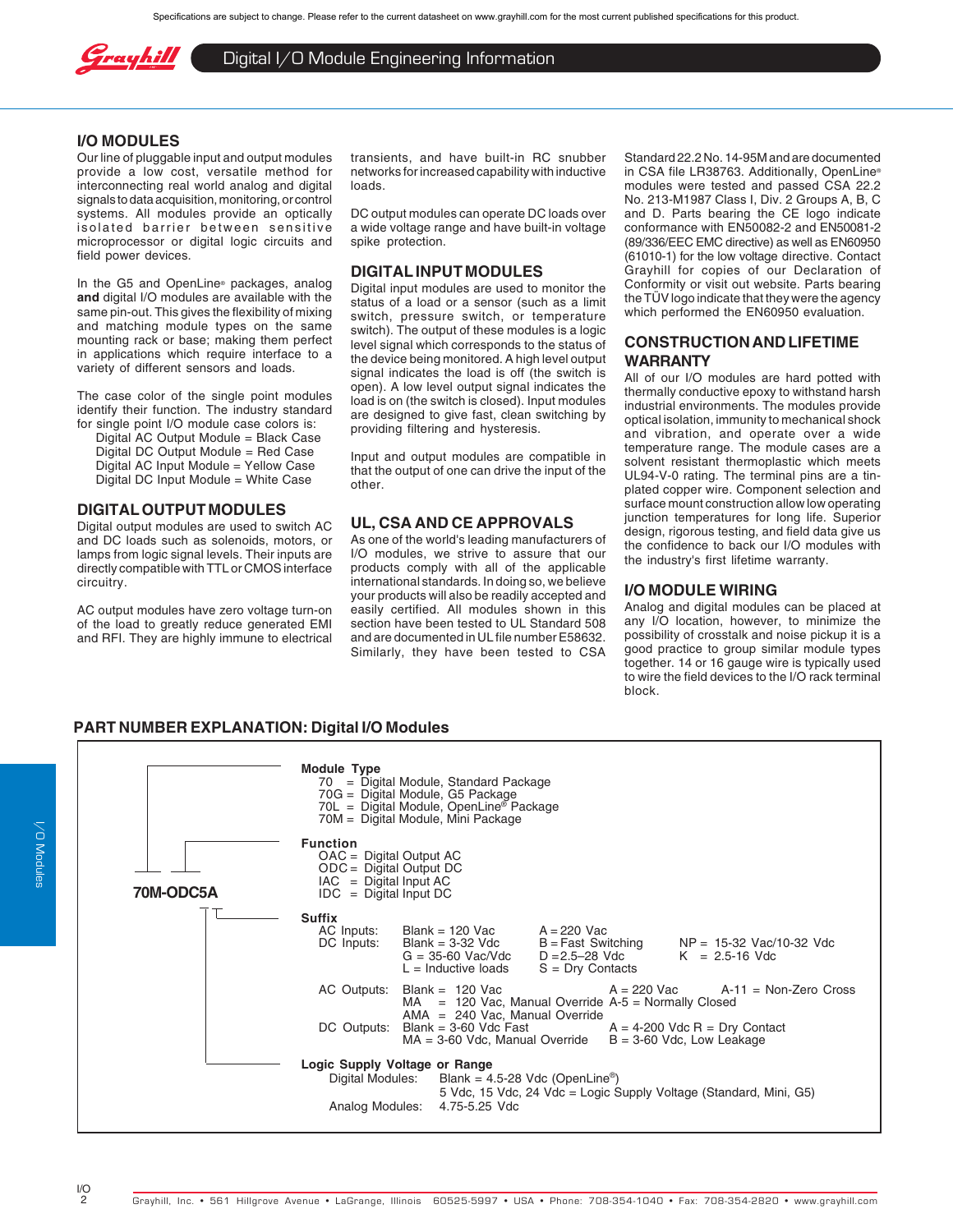## Digital I/O Modules Engineering Information

Grayhill

## **DIMENSIONS: OpenLine® Digital Modules**

Dimensions shown in inches (and millimeters). Tolerances are  $\pm$  .010 (0,25) unless indicated otherwise.



#### **DIMENSIONS: G5 Digital Modules**

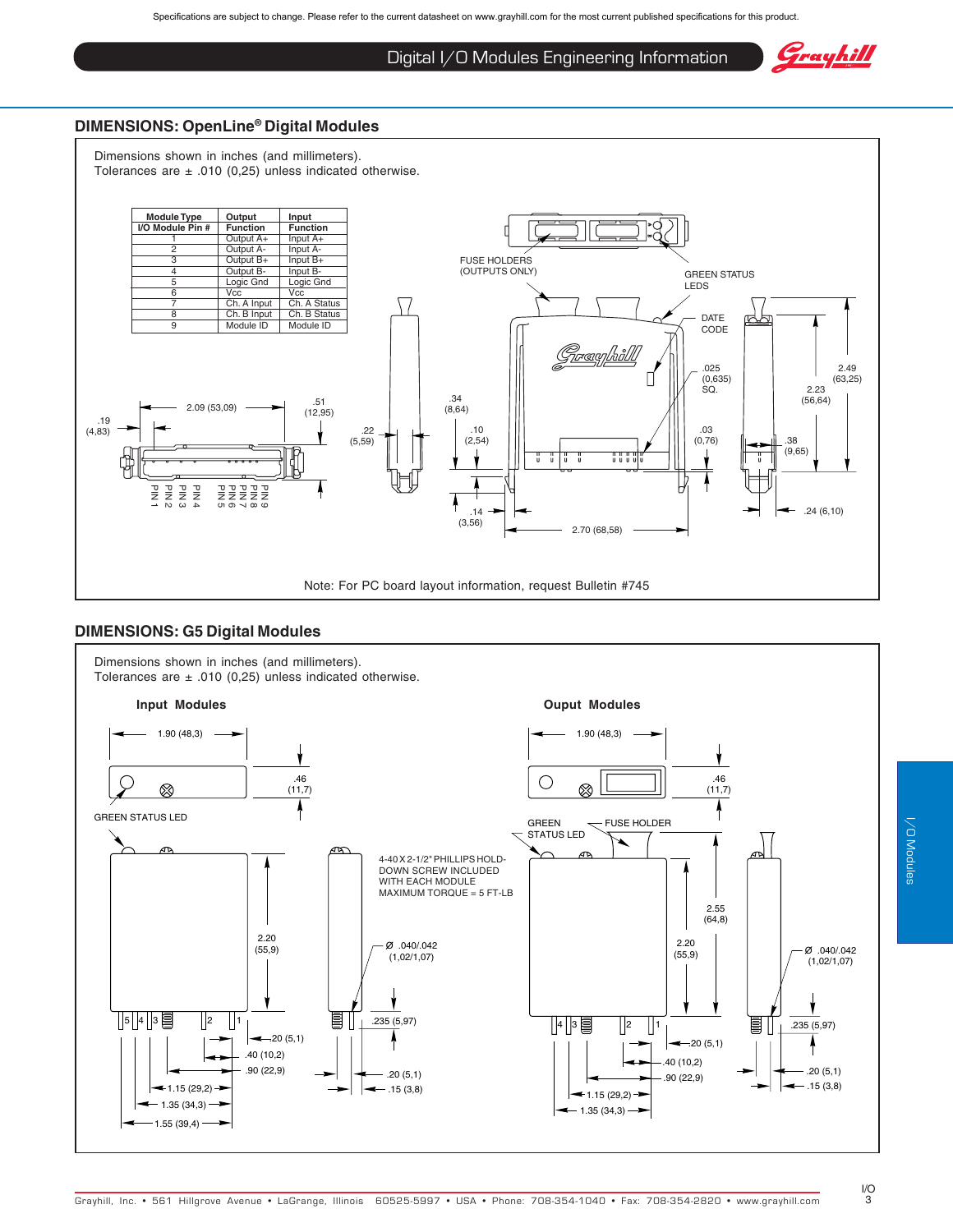

## Digital I/O Modules Engineering Information

#### **DIMENSIONS: Standard and Miniature Digital Modules**

Dimensions shown in inches (and millimeters). Tolerances are  $\pm$  .010 (0,25) unless indicated otherwise.



## **WIRING DIAGRAM: Digital I/O Modules**

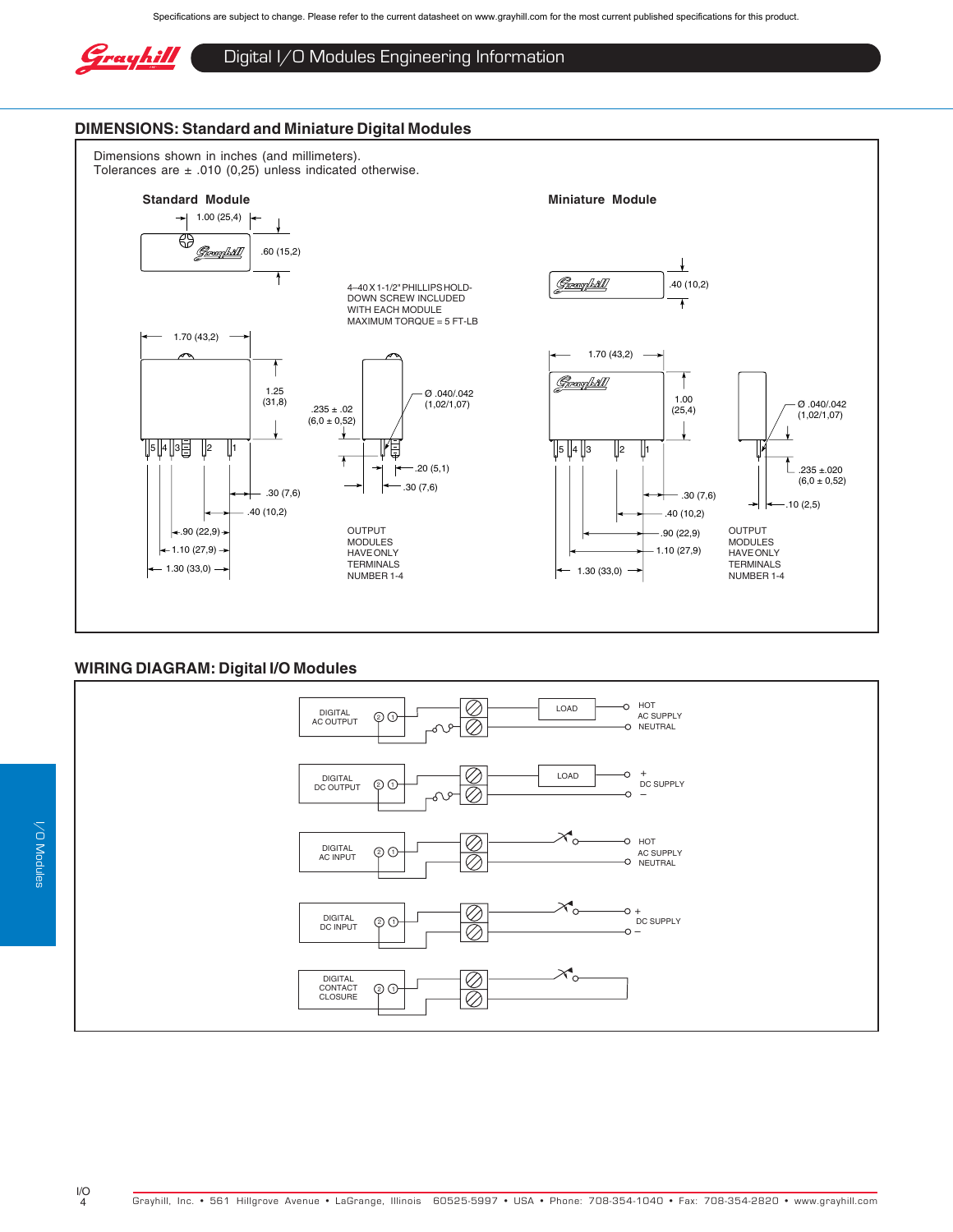Specifications are subject to change. Please refer to the current datasheet on www.grayhill.com for the most current published specifications for this product.

Digital I/O Module Selection Chart